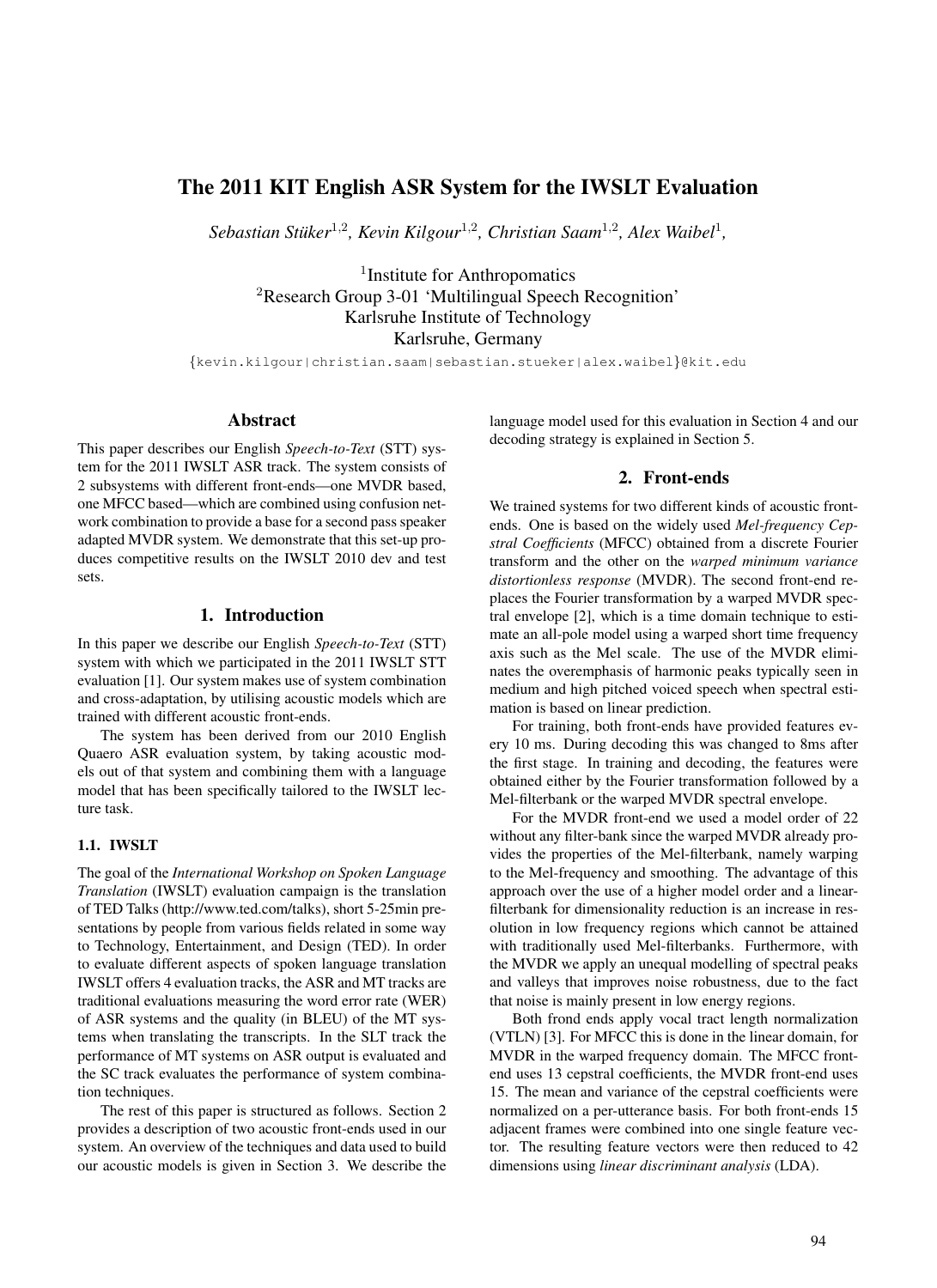# 3. Acoustic Modeling

For a given front-end our standard method of training an acoustic model requires first performing LDA to reduce the input dimension. All models are context dependent quinphone systems with three states per phoneme, and a left-toright topology without skip states. All models use 6,000 distributions and codebooks. The models were trained using incremental splitting of Gaussians training (MAS), followed by *Semi-Tied Covariance* (STC) [4] training using one global matrix, and 2 iterations of Viterbi training. All models use *vocal tract length normalization* (VTLN). In addition to that *feature space constraint MLLR* (cMLLR) speaker adaptive training (SAT) [5] was applied on top.

We improved the initial acoustic models further with the help of Maximum Mutual Information Estimation (MMIE) training [6]. We applied MMIE training firstly to the models after the 2 Viterbi iterations, and secondly to the models after the FSA-SAT training, taking the adaptation matrices from the last iteration of the maximum likelihood FSA-training and keeping them unchanged during the MMIE training.

### 3.1. Training Data

For acoustic model training we used a mix of data of several types and from different sources:

- 80h of manually trancribed English European Parliament Plenary Session (EPPS) data provided by RWTH Aachen within the TC-STAR project [7]
- 167h of unsupervised EPPS training material that had been collected within TC-STAR by RWTH Aachen but had not been manually transcribed
- 9.8h of data from the Translingual English Data database [8]
- 140h of BroadCast News data from the HUB-4 corpus
- 50h of Quaero data

# 4. Language Modeling

A 4-gram case sensitive language model with modified Kneser-Ney smoothing was built for each of the text sources listed in Table 1. This was done using the SRI Language Modelling Toolkit [9]. The transcripts of the IWSLT training data were cleaned and split into a 3,000k word training set and a 593k word tuning set. The aforementioned language models built from the text sources in Table 1 were interpolated using interpolation weights estimated on the tuning set resulting in a language model with 47,554k 2-grams, 277,442k 3-grams and 788,400k 4-grams. Even compressed in an easy to load binary format our language model required about 7.4 Gbytes of RAM. Our ASR system deals with this by loading the language model into a region of shared memory and allows multiple decoder instances running on different cores to access it. On a fully utilized 16 core compute

| Text corpus                            | Word Count      | sources                     |
|----------------------------------------|-----------------|-----------------------------|
| <b>IWSLT</b> training data transcripts | 3 million       | $\mathcal{D}_{\mathcal{A}}$ |
| News (+news commentary)                | 2114 million    |                             |
| Parallel Giga Corpus                   | 523 million     |                             |
| $UN + European documents$              | 376 million     |                             |
| google Book Ngrams                     | 1.12 bln ngrams |                             |
| total                                  | 3016 million    |                             |

Table 1: *Language Model training data word count per corpus and number of text sources included in corpus. The total word count does not include the google Book Ngrams.*

node for example the language model will only require about 0.5 GByte per instance.

#### 4.1. Vocabulary Selection

To select the vocabulary the development data text was split into a tuning set and a test set with each containing approximately half the text of every *show*. For each of our text sources (see Table 1) we built a Witten-Bell smoothed unigram language model using the union of the text sources' vocabulary as the language models' vocabulary (global vocabulary). With the help of the maximum likelihood count estimation method described in [10] we found the best mixture weights for representing the tuning set's vocabulary as a weighted mixture of the sources' word counts thereby giving us a ranking of all the words in global vocabulary by their relevance to the tuning set. The top 150k words were selected as our vocabulary. Missing pronunciations were generated using Festival [11].

# 5. Decoding Strategy

Our decoding strategy is based on the principal of system combination and cross-system adaptation. System combination works on the principle that different systems commit different errors that cancel each other out. Cross-system adaptation profits from the fact that the unsupervised acoustic model adaptation works better when performed on output that was created with a different systems that works approximately equally well [12]. The set-up used for our evaluation system consists of two stages. In the first stage two systems are being run and in the second stage only one. The two systems' outputs of the first stage is combined with the help of *confusion network comination* (CNC) [13]. On this output the acoustic model of the second stage is then adapted using *Vocal Tract Length Normalization* (VTLN) [3], *Maximum Likelihood Linear Regression* (MLLR) [14], and *feature space constrained MLLR* (fMLLR) [15].

The segmentation of the individual shows into sentence like units was already given by the evaluators. For the sake of simplicity we only assumed one speaker per lecture and did not perform any automatic speaker clustering.

Table 2 shows the word error rates of the different stages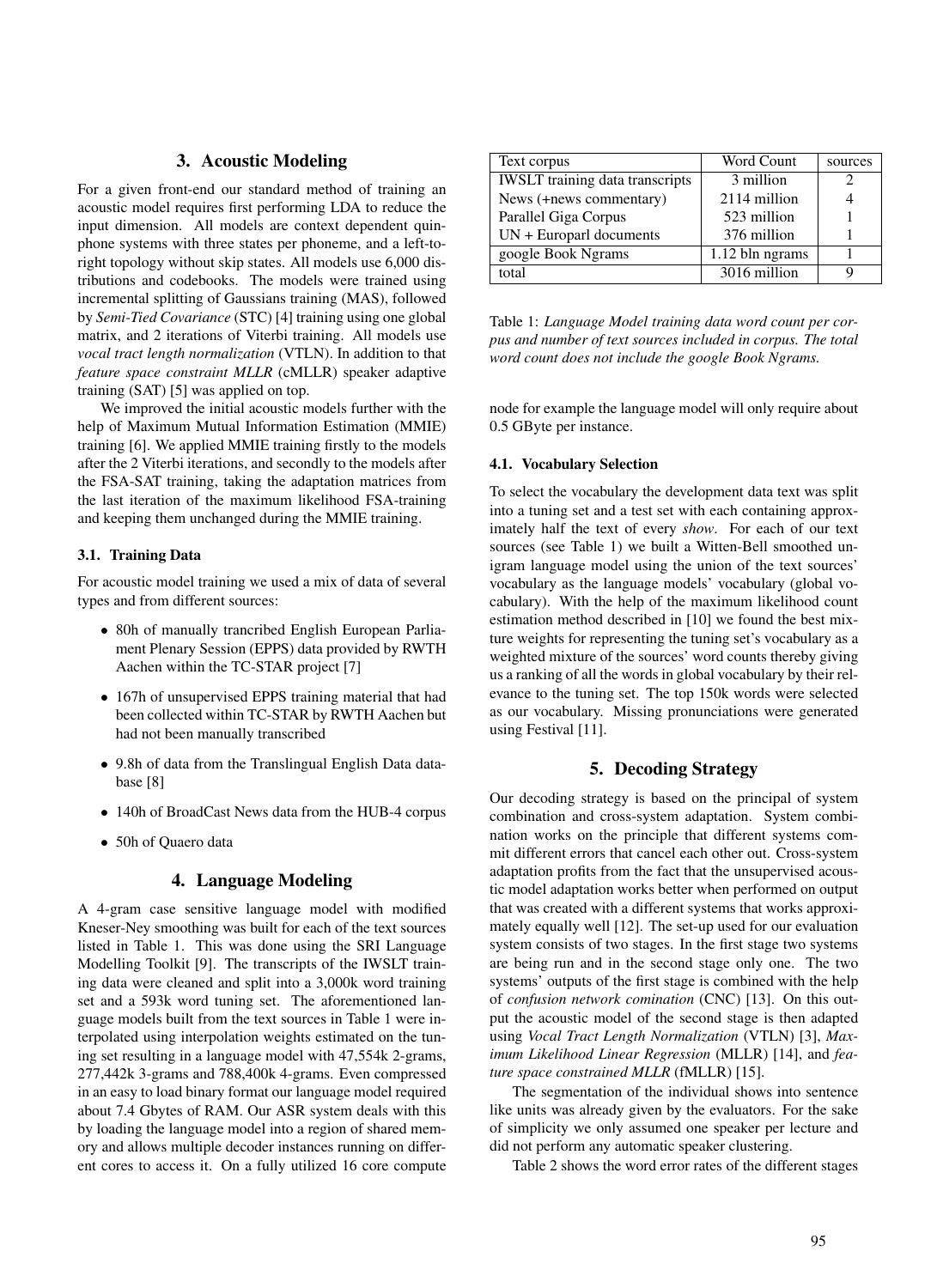

Figure 1: *Decoding Strategy*

| system        | dev2010 | test2010 |
|---------------|---------|----------|
| <b>MVDR</b>   | 24.6%   | 22.8%    |
| <b>MFCC</b>   | 25.0%   | 23.1%    |
| CNC           | 24.9%   | 22.0%    |
| MVDR 2nd pass | 21.2%   | 19.7%    |

Table 2: *Results on the 2010 test and dev set.*

on the IWSLT 2010 dev and test set for the lecture task.

## 6. Conclusion

In this paper we described our English speech-to-text system with which we participated in the 2011 IWSLT evaluation on the lecture task. While the acoustic model was unchanged from last year's system, we retrained the language model in order to fit the constraints for this year's evaluation. Our system utilizes a multi-pass strategy with system combination. On the 2010 development set for the IWSLT lecture task our system achieves a WER of 21.2%, and a WER of 19.7% on the 2010 test set.

### 7. Acknowledgements

This work was realized as part of the Quaero Programme, funded by OSEO, French State agency for innovation. 'Research Group 3-01' received financial support by the 'Concept for the Future' of Karlsruhe Institute of Technology within the framework of the German Excellence Initiative.

## 8. References

[1] M. Federico, L. Bentivogli, M. Paul, and S. Stüker, "Overview of the iwslt 2011 evaluation campaign," in *Proceedings of the International Workshop on Spoken Language Translation (IWSLT) 2011*, San Francisco, CA, USA, December 8-9 2011.

- [2] M. Wölfel and J. McDonough, "Minimum variance distortionless response spectralestimation, review and refinements," *IEEE Signal Processing Magazine*, vol. 22, no. 5, pp. 117–126, September 2005.
- [3] P. Zhan and M. Westphal, "Speaker normalization based on frequency warping," in *ICASSP*, Munich, Germany, April 1997.
- [4] M. Gales, "Semi-tied covariance matrices for hidden markov models," Cambridge University, Engineering Department, Tech. Rep., February 1998.
- [5] ——, "Maximum likelihood linear transformations for hmm-based speech recognition," Cambridge University, Engineering Department, Tech. Rep., May 1997.
- [6] D. Povey and P. Woodland, "Improved discriminative training techniques for large vocabulary continuous speech recognition," in *International Conference on Acoustics, Speech, and Signal Processing*, Salt Lake City, UT, USA, May 2001.
- [7] C. Gollan, M. Bisani, S. Kanthak, R. Schlüter, and H. Ney, "Cross domain automatic transcription on the tc-star epps corpus," in *Proceedings of the 2005 IEEE International Conference on Acoustics, Speech, and Signal Processing (ICASSP'05)*, Philadelphia, PA, USA, March 2005.
- [8] E. Leeuwis, M. Federico, and M. Cettolo, "Language modeling and transcription of the ted corpus lectures," in *International Conference on Acoustics, Speech, and Signal Processing*, Hong Kong, China, March 2003.
- [9] A. Stolcke, "Srilm an extensible language modeling toolkit," in *ICSLP*, 2002.
- [10] A. Venkataraman and W. Wang, "Techniques for effective vocabulary selection," *Arxiv preprint cs/0306022*, 2003.
- [11] A. Black and P. Taylor, "The festival speech synthesis system: System docmunation," Human Communication Research Centre, University of Edingburgh, Edingburgh, Scotland, United Kingdom, Tech. Rep., 1997.
- [12] S. Stüker, C. Fügen, S. Burger, and M. Wölfel, "Crosssystem adaptation and combination for continuous speech recognition: The influence of phoneme set and acoustic front-end," in *Proceedings of the 9th International Conference on Spoken Language Processing (Interspeech 2006, ICSLP)*. Pittsburgh, PA, USA: ISCA, September 2006, pp. 521–524.